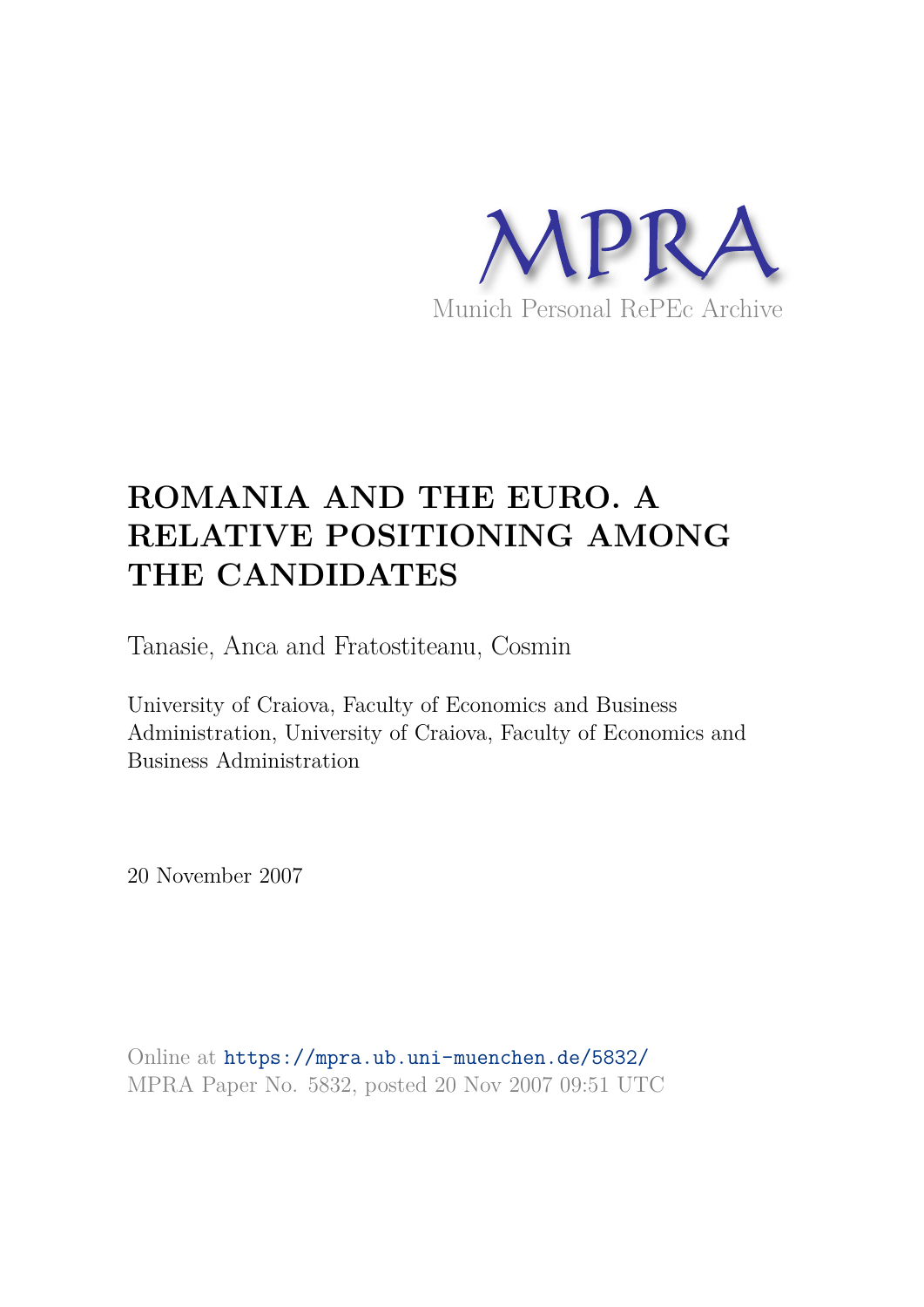## ROMANIA AND THE EURO. A RELATIVE POSITIONING AMONG THE CANDIDATES

## **Anca Tanasie**

University of Craiova Faculty of Economics and Business Administration Str. A. I. Cuza nr. 13, Craiova 200396 Romania e-mail: ancatanasie@gmx.de e-mail: ancatanasie@central.ucv.ro telephone: +40 722 99 75 28

**Cosmin Fratostiteanu**  University of Craiova Faculty of Economics and Business Administration Str. A. I. Cuza nr. 13, Craiova 200396 Romania e-mail: fcosmin@central.ucv.ro telephone: +40 722 80 22 09

## **Abstract**

*For most Eastern European countries that experienced former communist regimes, the EU accession and the use of European symbols – such as the EURO currency – represents both the integration into a strong and efficient economic system, but also the guarantee of a system based on real democratic values. Romania has been the first of this category of states, that has expressed the real and strong attachment for the European Union, its symbols and values. This paper wishes to analyze the key elements concerning Romania's accession to the EMU and finally the EURO adoption: Romania's actual macroeconomic situation, the situation of the real and nominal convergence to the accession criteria – in a fuzzy clustering approach in order to determine optimum sequencing of the Euro adoption and the envisaged official calendar for the EURO adoption.* 

*Keywords: Romania; Euro; monetary convergence; fuzzy clustering* 

*JEL codes: F33, F36, F47.* 

## **1. Introduction**

The analysis of the recent macroeconomic indicators characterizing the general economic situation points out an improvement compared to the previous two years. Here we consider the inflation rate, the unemployment rate, the budget result, the national reserves (both foreign currency and gold) but also the country rating. As far as the nominal and real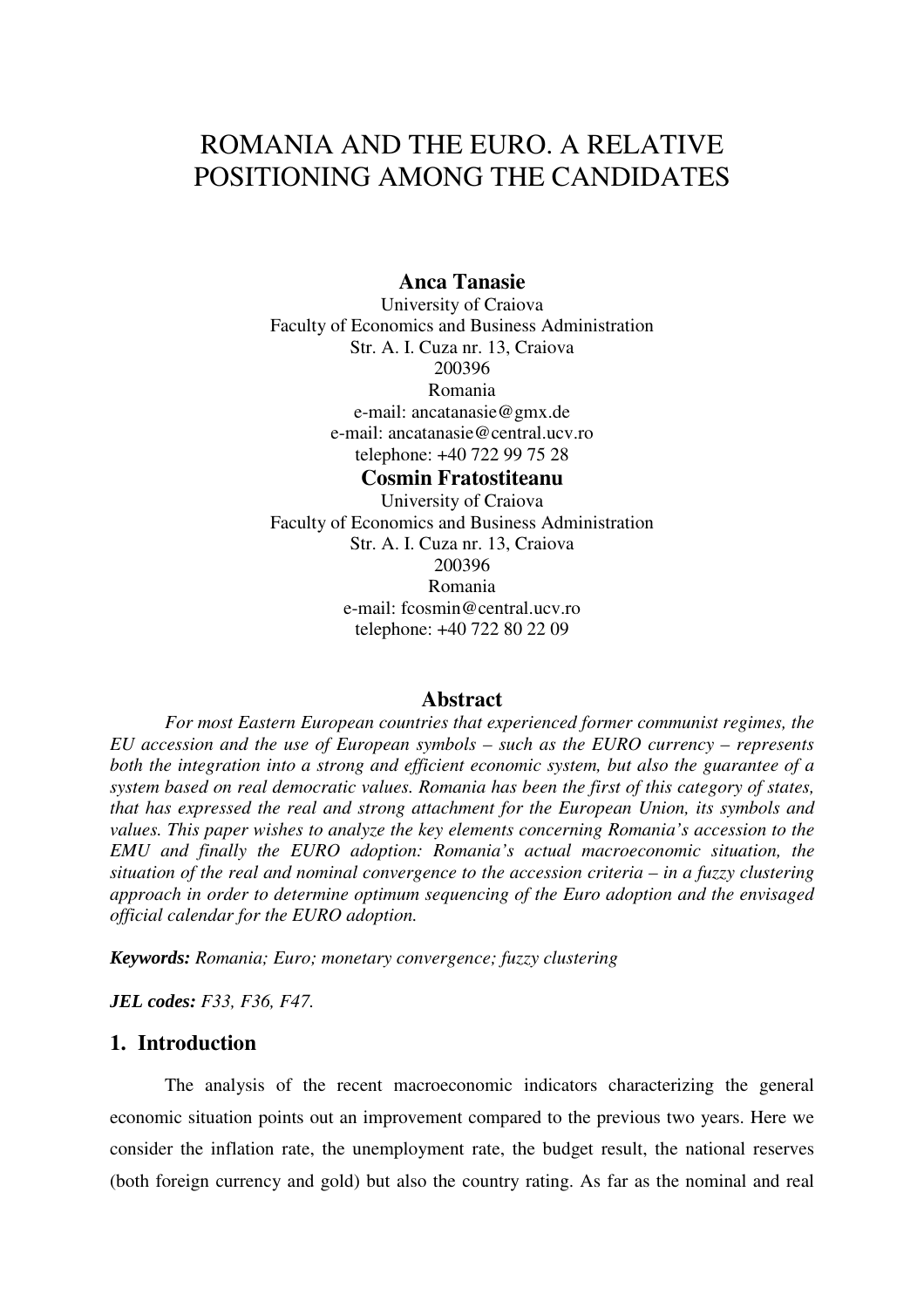convergence are concerned, the analysis is based on the two essential sets of criteria, with a special focus on a specific choice in the case of the real convergence due to the use of the fuzzy clustering analysis method employed in order to determine the "enlargement waves" for the EMU. Leaving from these data sets and from the specific fuzzy clustering methodology, Romania status is established in comparison to the other candidates to the EURO-zone membership. The candidate countries are thus placed into the so-called "clusters" or groups according to the fulfillment of the real convergence criteria earlier selected according to a personal point of view. The calendar of the EURO adoption by Romania also comprises the timing for the ERM II accession and approach in order to ensure an appropriate approach of the process. The final part of the paper consists in a critical analysis of the EURO adoption deadline envisaged by the National Bank based on the presented analysis

## **2. Romania's macroeconomic condition**

During recent years, Romania's macroeconomic condition is improving. That is a fact proven by the statistics of the National Bank of Romania and by the National Institute for statistics, and most of these positive results have been achieved on the way and aiming the convergence to the Euro-zone. The last four years displayed a good track record in consolidating the macroeconomic stability while lowering inflation.

The GDP growth was of 7.7% in 2006 ,based on increases in final consumption by 11.5% (private consumption grew 12.6%) and in investment by 16.1%. The projection for 2007 is at a level of 6.5%.

The inflation significantly decreased from 8,6% (dec.2005/dec.2004) to 3,77% (apr.2007/apr.2006) in terms of the annual rate. In terms of the average annual rate, the inflation calculated as the CPI1, significant improvements are also present – a lowering form 9,0% in 2005 to 6,56% in 2006.

Prudent fiscal and monetary policies supported the progress in macroeconomic stabilization and established the basis for robust economic growth. In 2006 the overall fiscal deficit was under the target of 1.5% of GDP. Fiscal policy has continued to support disinflation and to contain the current account deficit within a sustainable ceiling.

Starting with January 1, 2005, a major fiscal reform package was applied in Romania

 1 Consumer Price Index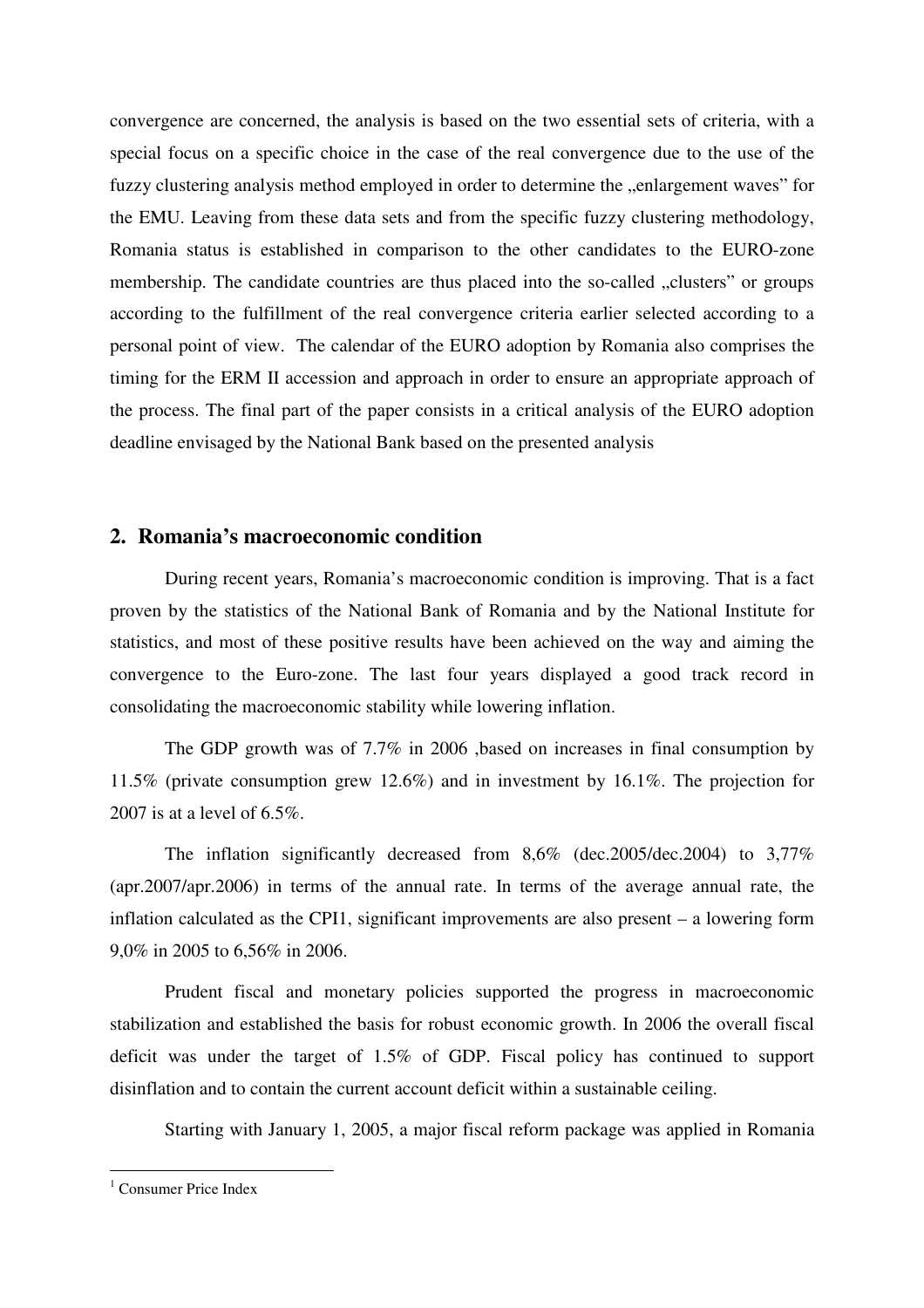following the adoption of the Government Emergency Ordinance No. 138/30.12.2004 (O.J. No. 1281/30.12.2004) for modifying and amending the Law No. 571/2003 regarding the Fiscal Code.

The most important measure is the introduction of a flat rate of 16% for corporate profit tax (as compared to 25% so far) and for personal income tax (as compared to a progressive tax system with rates ranging from 18% to 40%).

The main reasons for the new fiscal regime were the need to consolidate the foundations and mechanisms of the free market economy, to support the private entrepreneurship by creating a more favorable environment for investments and generally for business, to boost employment and to simplify the fiscal procedures. The tax relaxation was also necessary because the relatively high tax burden generated rigid developments in the past, hampering the restructuring of the domestic demand, while keeping hidden parts of the economy away from the national accounts.

Thus, the Fiscal balance for 2006 was -1.7% of GDP, and the forecasted and programmed rate for 2007 is -2.8% of GDP.

The monetary policy was tightened and bank supervision strengthened. The National Bank of Romania has continued to monitor credit growth and implement decisive measures to contain it as needed for both macroeconomic and prudential reasons. The National Bank will proceed with the full liberalization of the capital account and with the national currency denomination. The following elements act as main components of the new monetary policy strategy:

- direct inflation targeting (August 2005)
- full liberalisation of capital account and full
- convertibility of domestic currency (September 2006)
- redenomination of domestic currency (July 2005)
- completion of implementation of the Electronic Payment System (October 2005)

 The current account deficit reached in 2006 about 10 bln. EUR, 44,8% higher than in 2005; (10,3% din PIB), 90,8% covered from foreign direct investments. At the same time, FDI2 for 2006 reached 9,1 bln. EUR, 72,8% more than 2005.

 2 Foreign Direct Investments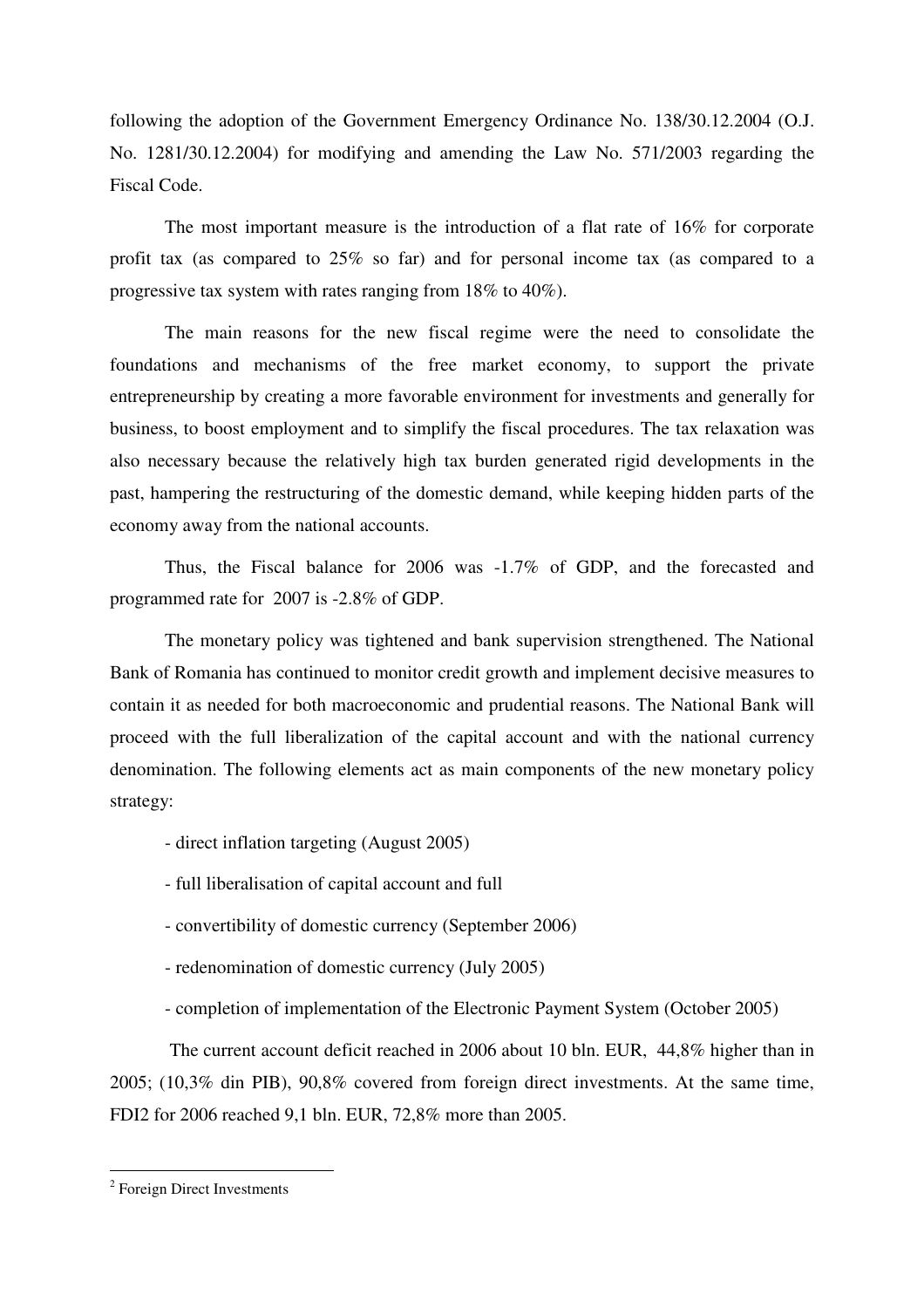The following table presents a brief insight of Romania's most recent macroeconomic indicators.

|                                  | 2005   | 2006                       | 2007                 |
|----------------------------------|--------|----------------------------|----------------------|
|                                  |        |                            | <i>(estimations)</i> |
| Inflation $(\%)$                 | 9.0    | 6.56                       | 5.8                  |
| GDP growth $(\%)$                | 4.1    | 7.7                        | 6.5                  |
| Current account deficit (%GDP)   | 8.7    | 10.3                       | 14                   |
| Foreign direct investment(bln.   | 5.2    | 9.1                        | 7                    |
| EUR)                             |        |                            |                      |
| Fiscal balance (%GDP)            | $-0.8$ | $-1.7$                     | $-2.80$              |
| International reserves(bln. EUR) | 18.3   | 22.9                       | 23.2                 |
| Rating                           |        | S&P: from "positive" to    |                      |
|                                  |        | "stabile" due to political |                      |
|                                  |        | tensions                   |                      |
|                                  |        | Fitch: from BBB- to        |                      |
|                                  |        | <b>BBB</b>                 |                      |
|                                  |        | Moody's: from A2 to A1     |                      |
|                                  |        | Japan Credit Rating        |                      |
|                                  |        | Agency: from BBB- to       |                      |
|                                  |        | BBB (for foreign           |                      |
|                                  |        | currency credits)          |                      |
|                                  |        |                            |                      |

### **Table 1 Macroeconomic Indicators**

*Source: National Bank of Romania* 

One of the main pillars of the Government economic program is consolidating the business environment. In this respect the following measures were announced: amending the Labor Code after having consulted the social partners (estimated end of process – July 2005); amending the law on Economic and Social Council and the Law on employers associations; introducing new measures for the SMEs set-up and development; continuing the process of decentralizing the public administration; enhancing the professional associations status .

These measures are complemented by a no tolerance attitude to corruption and fiscal evasion. The financial discipline, including the enforcement of the bankruptcy procedures, will be the main principle of the Government economic strategy.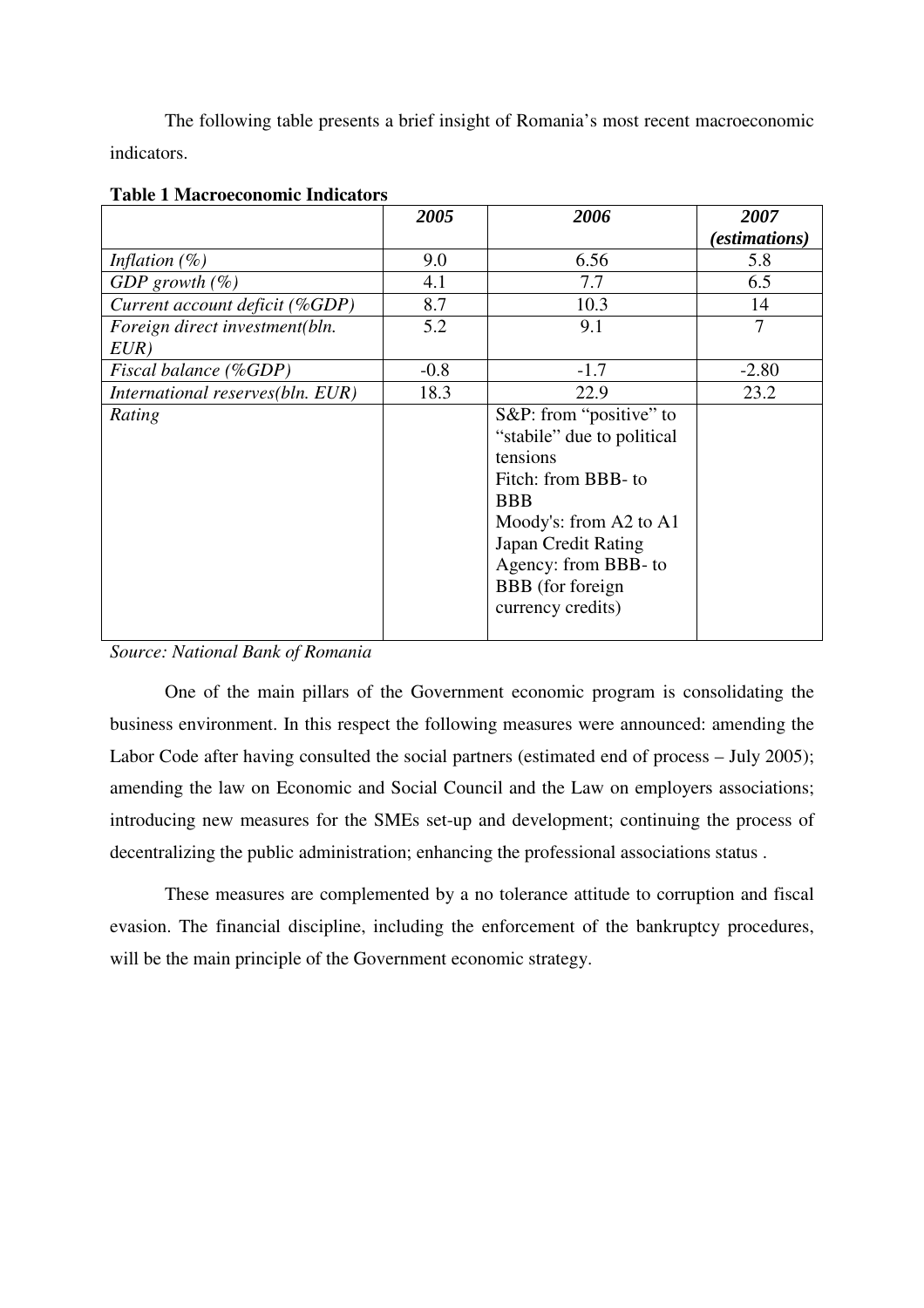## **3. Romania and the Convergence Process. A Relative Positioning Among Candidates**

## *3.1Nominal and Real Convergence*

Thus, on the back-ground of the serious improvement in the macroeconomic situation of the country, Romania has also proven progress in the fulfillment of the nominal convergence – the Maastricht criteria.

The Maastricht criteria highlight a series of economic targets whose achievement in fact envisage both nominal and real convergence in the sense of the functioning of the monetary policy in order not to bring disfunctionalities inside the EMU. This set of criteria is also applicable to the actual candidates – from which Slovenia has won the top position and became a member of the Euro-zone from January 1st 2007. The purpose of this analysis to point out the extent in which the group of candidates is uniform from the point of view of the stability of the orientation.

First, we must study the degree of compliance with the criteria, and second the commitment to the Euro adoption process.

The following table presents a comparative situation of the nominal convergence criteria for the candidate countries to the accession to the Euro-zone.

|                   | <b>Budget</b><br>deficit<br>$(\%GDP)$ | <b>Debt</b><br>$(\%GDP)$    | Exchange<br>rate<br>fluctuation<br>$(\frac{9}{6} - 15\%)$ | <b>Inflation</b><br>(%) | <i><b>Interest</b></i><br>rate |
|-------------------|---------------------------------------|-----------------------------|-----------------------------------------------------------|-------------------------|--------------------------------|
|                   | 2006                                  | 2006                        | 2006                                                      | 2006                    | 2006                           |
| <b>Bulgaria</b>   | 3.1                                   | 29.9                        | 0.60                                                      | 7.3                     | 3.9                            |
| Czech<br>Republic | $-3,5$                                | 30.6                        | 5.52                                                      | 2.2                     | 3.8                            |
| Estonia           | 2,6                                   | 34.0                        | 0.00                                                      | 4.3                     | 4.7                            |
| Hungary           | $-10.1$                               | 67.5                        | 10.59                                                     | 3.5                     | 7.1                            |
| Latvia            | $-1.0$                                | 10.7                        | 1.00                                                      | 6.7                     | 3.9                            |
| Lithuania         | $-1.2$                                | 18.4                        | 0.00                                                      | 4.4                     | 4.28                           |
| Poland            | $-2,2$                                | 42.4                        | 7.98                                                      | 1.2                     | 5.2                            |
| Romania           | $-1,9$                                | 12.4                        | 8.15                                                      | 6.56                    | 7.49                           |
| Slovakia          | $-3.4$                                | 33.1                        | 10.75                                                     | 4.3                     | 4.3                            |
|                   | $\mathbf{C}$ and $\mathbf{C}$         | $FCD$ $D$ $\ldots$ $\ldots$ | $:  \ N1 \dots 1 1 $                                      |                         |                                |

**Table 2 The Maastricht Criteria and the Candidates** 

*Source: ECB, Romanian National Bank,* 

In order to make a brief, but consistent and relevant analysis of the real convergence we shall focus exclusively on the use of the real convergence indicator – the GDP per capita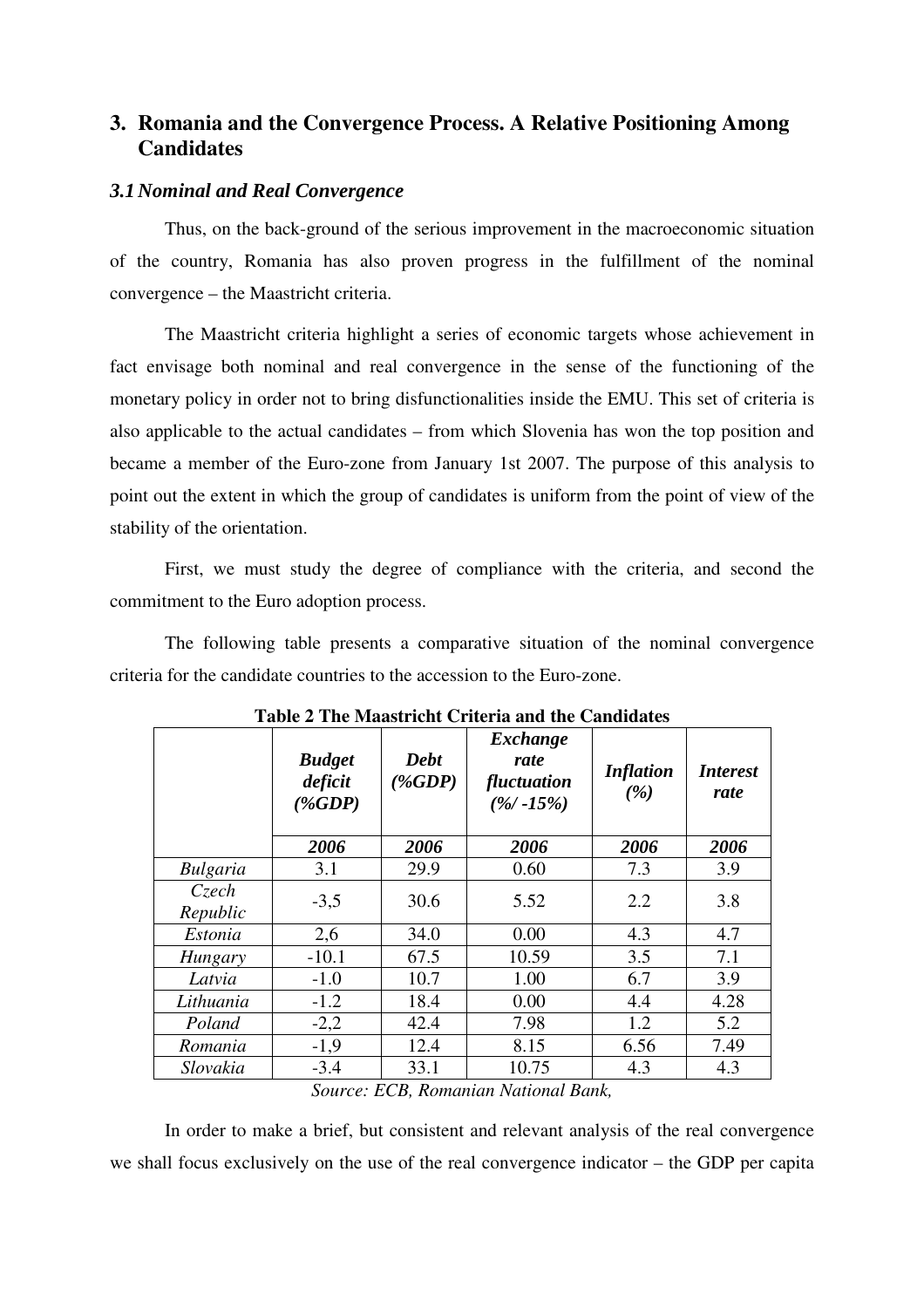in euros for all the candidates mentioned above, including Romania.

|                 | <b>GDP</b> per capita |
|-----------------|-----------------------|
|                 | (PPS)                 |
|                 | 2006                  |
| <b>Bulgaria</b> | 36                    |
| <b>Czech</b>    | 76                    |
| Republic        |                       |
| Estonia         | 65                    |
| <b>Hungary</b>  | 63                    |
| Latvia          | 54                    |
| Lithuania       | 56                    |
| Poland          | 51                    |
| Romania         | 36                    |
| Slovakia        | 60                    |
| Slovenia        | 85                    |

**Table 3 The Real Convergence and the Candidate Countries** 

These time series will be used as input for the fuzzy clustering algorithm in order to determine optimum sequencing for the accession to the Euro-zone.

### *3.2A Fuzzy Clustering Approach of the Euro-Zone Accession Sequencing*

According to the English Oxford dictionary, the word "fuzzy" means "blurry, unclear, vague, misty, bleary, indistinct", yet it should be considered rather as a technical adjective. More precisely, the fuzzy systems are to be very precisely defined. Generally, we wish to point out the fact that even if the phenomena characterized by the fuzzy systems theory are misty, the theory itself is very exact. The key question is how do we transform human knowledge into a mathematical formula? A fuzzy system does that. In order to understand the way this transformation is achieved, we must know first what fuzzy systems are. They are systems based on knowledge or rules. The core of such a system is the set of "if – then" rules. An "if-then" rule is a statement whose elements are characterized by continuous membership functions.

The analysis based on fuzzy logics and systems is somewhat superior to the classical mathematics, form the economic modeling point of view. Form the perspective of the monetary union it offers the opportunity to place the candidates to the euro adoption in so called clusters as a consequence of the use of a fuzzy clustering algorithm, in which the values of the variables are represented by certain convergence criteria. If classical mathematical logic is useful for certitude situations, the fuzzy analysis offers the opportunity of a more realistic and appropriate approach in connection to the real evolution of the economic phenomena.

*Source: ECB, Romanian National Bank,*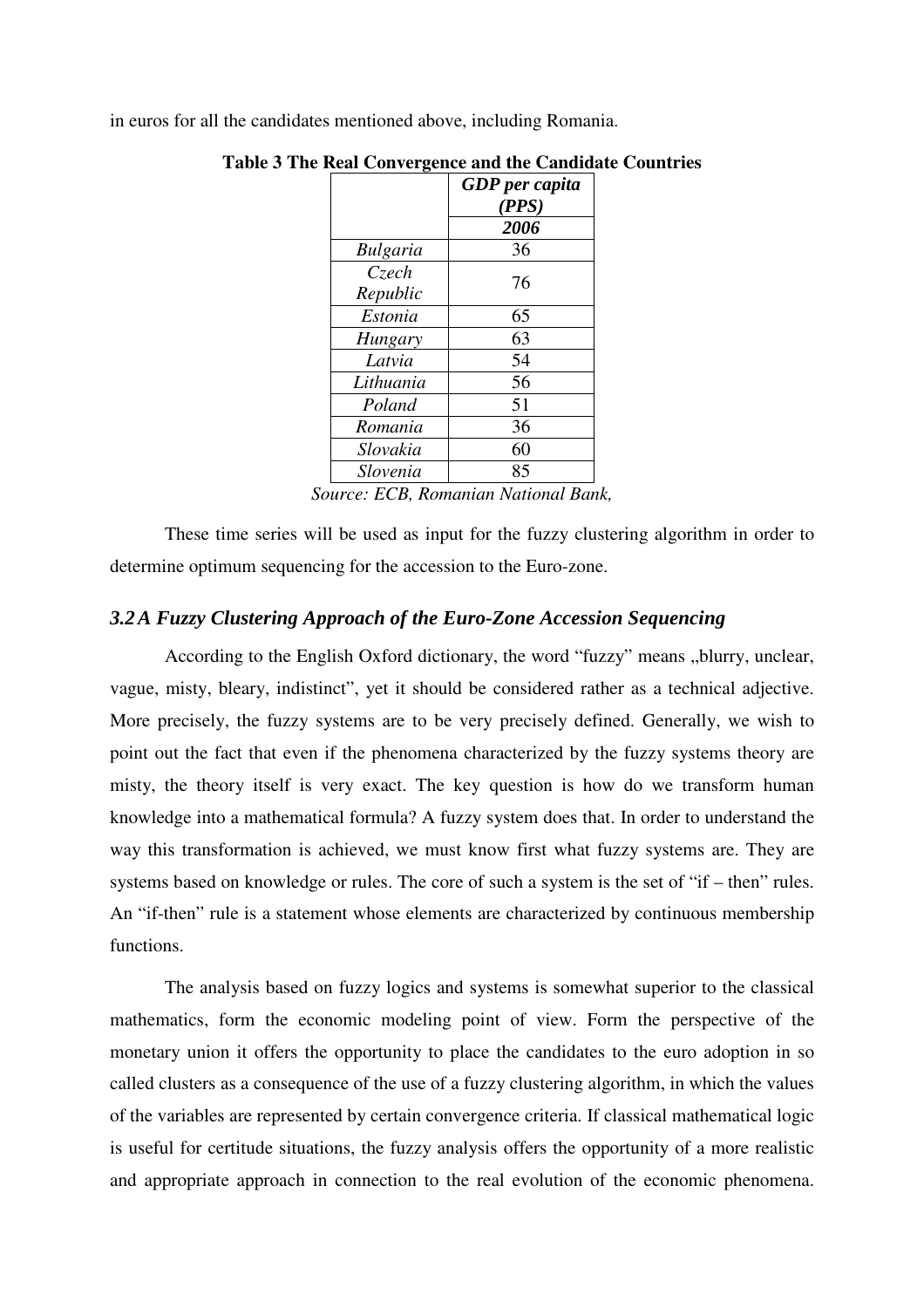Even if generated by sets of rigorous mathematic relations and data sets, the fuzzy analysis allows a more profound insight, and in this case the grouping of the candidates into homogenous clusters, beyond the simple mathematic values.

The fuzzy clustering analysis is a technique belonging to the field of pattern recognition and has been successfully used in different disciplines, including most recent – economics. This paper wishes to model the optimum timing and sequencing concerning the candidates adoption of the EURO.

The method is applied in order to point out the similarities of the economic structures leaving from data concerning the candidate states to the euro adoption, and in order to accomplish an optimum grouping into homogenous clusters. This is accomplished using the main sets of data offered by the monetary convergence criteria.

The fuzzy algorithm is the one of Kaufman si Rousseuw (1990) and it may be shortly described as following. The data set consists of n objects (states) and p variables (the monetary convergence criteria) and we note  $Xnp = \{x1, x2, x3 \dots xn\}$  where each  $xi = \{x_i, x_i\}$ , ... xip}. Every variable is standardized with median zero and the standard deviation 1 in order to treat them as similar influences in the structure's determination. The dis-similarity coefficient between two countries is defined as the Euclidian distance between two points.

$$
d(i, j) = \sqrt{\sum_{k=1}^{p} (x_{ki} - x_{kj})^2}
$$
 (1)

The algorithm is used in order to minimize the C function defined as following:

$$
C = \sum_{\nu=1}^{k} \frac{\sum_{i,j=1}^{n} u^2_{i\nu} u_{j\nu}^2 d(i, j)}{2 \sum_{j=1}^{n} u_{j\nu}^2}
$$
 (2)

where

$$
u_{iv} \ge 0
$$
 for i=1, ...,n; v=1,...,n  

$$
\sum_{v} u_{iv} = 0
$$
 for i=1,...,n

Where uiv is the unknown membership coefficient of the object (country) i to the cluster v and k the number of clusters the data is partitioned into.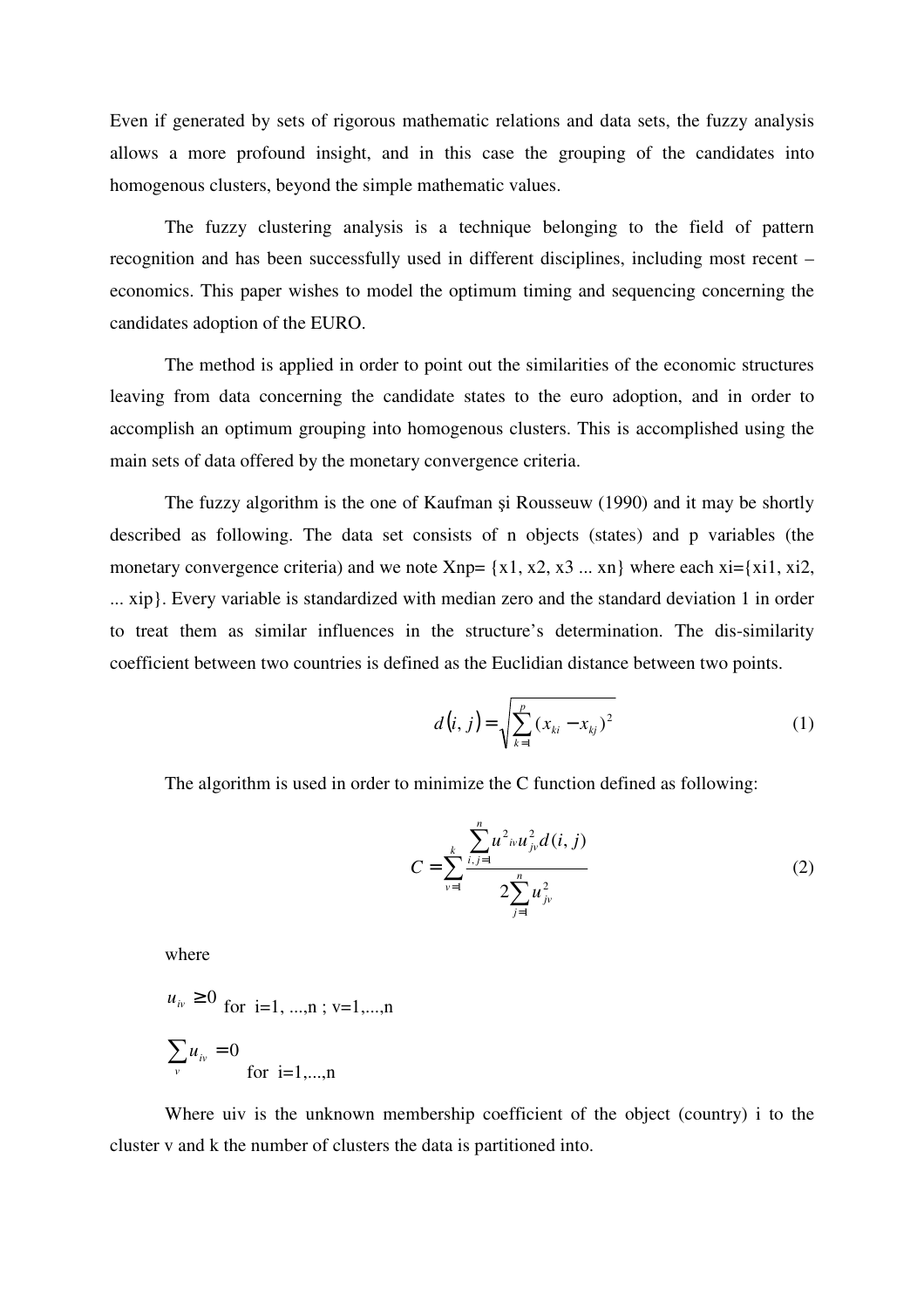This algorithm results into a coefficients' array Unxk, where the sum of the elements on the row equals 1, thus showing the membership degree of the object to the cluster. If one of the coefficients is very high, then we may say that there is a very high degree of certainty that the object belongs to that certain cluster.

In order to analyze the accuracy of the data partitioning we use several statistic elements. One id the normalized Dunn partitioning coefficient (Boreiko 2002):

$$
F_k = \frac{\frac{k}{n} \sum_{i=1}^{n} \sum_{v=1}^{k} u_{iv}^2 - 1}{k - 1}
$$
 (3)

That varies from 1 (showing that the data is correctly partitioned) to 0 (showing the exact opposite). The coefficient is 1 only if for every object we have a coefficient that equals 1, and the rest are 0, and 0 when all the membership coefficients are 1/k.

An other useful element is the silhouette for each cluster and for all the data, the silhouette for each cluster is defined as:

$$
s(i) = \frac{b(i) - a(i)}{\max(a(i), b(i))}
$$
\n
$$
(4)
$$

Where a(i) is the average dissimilarity between all objects of the same cluster, and b(i) is the minimum of the average dissimilarities from all the other objects of a cluster, for all clusters.

Then, when s(i) is close to 1, the object is correctly classified in the cluster where it can be found. A closer value to 0 indicates the ambiguity concerning the decision to place an object in a certain cluster. The negative values indicate the incorrect classification. The corresponding averages for each cluster, and for all the data considered indicate the accuracy degree of the data partitioning on clusters and overall.

The results generated by the application of the above algorithm for the data series used as input, are two coefficients matrices that represent according to the value of the coefficients the optimum grouping on clusters for the candidates to the euro accession.

**Table 4 The Coefficients' Matrix for the Simulation on the Maastricht Criteria Data** 

| Bulgaria | 0.846931 | 0.153069 |
|----------|----------|----------|
| Cehia    | 0.679411 | 0.320589 |
| Estonia  | 0.962170 | 0.037830 |
| Ungaria  | 0.215308 | 0.784692 |
| Letonia  | 0.841366 | 0.158634 |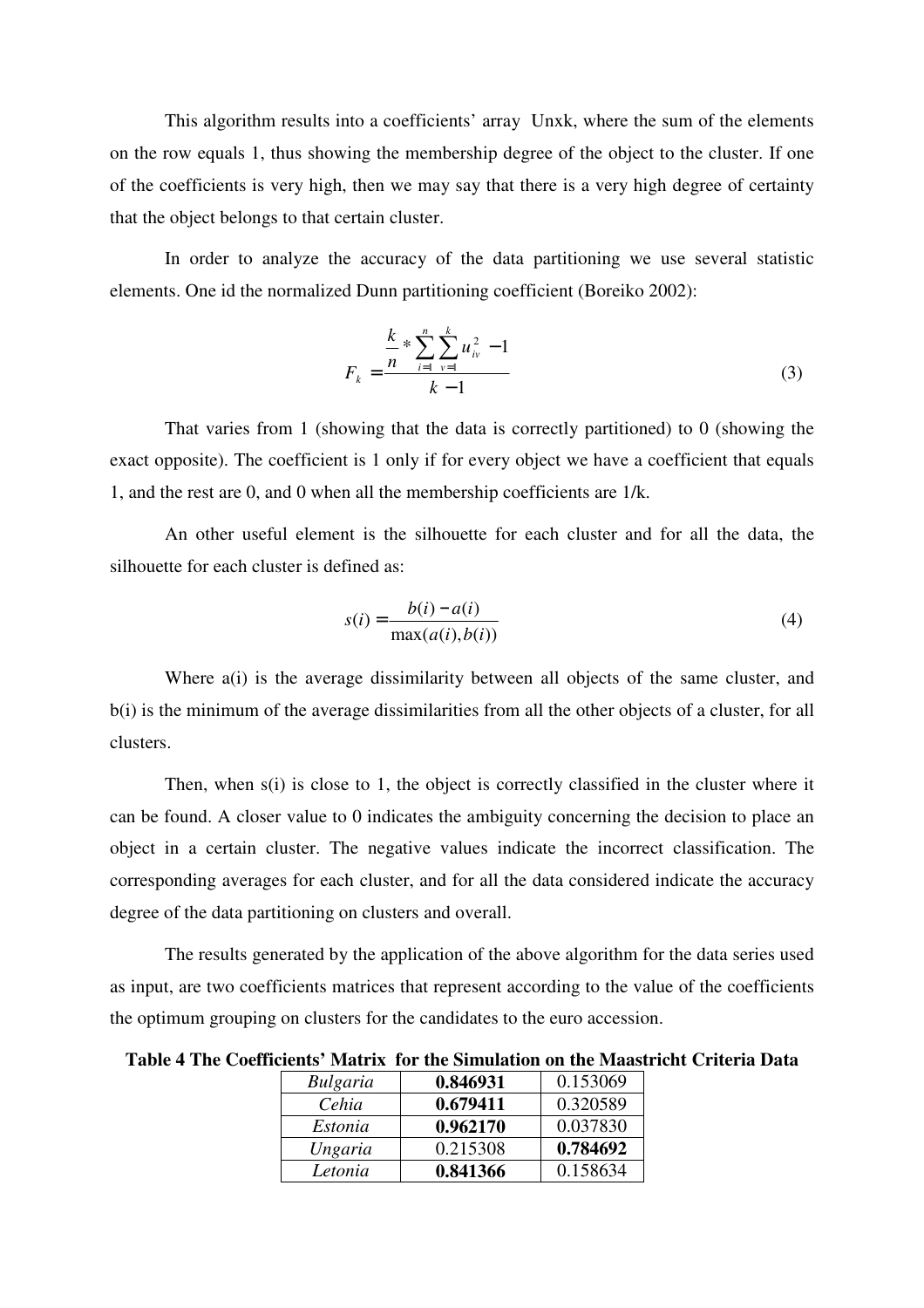| Lituania                | 0.945801 | 0.054199 |
|-------------------------|----------|----------|
| Polonia                 | 0.291603 | 0.708397 |
| România                 | 0.288764 | 0.711236 |
| Slovacia                | 0.294511 | 0.705489 |
| Souce: own calculations |          |          |

Dunn =  $0,653659$  Silhouette =  $0,505765$ 

Coefficients point out to the following partitioning into clusters: an optimum number of two clusters – the first (best performance) – Estonia, Czech Republic, Lithuania, Latvia, and Bulgaria (with a slight better condition due to the monetary board) the second – Romania, Poland, Hungary, Slovakia.

The second indicator of the real convergence – the GDP per capita in PPS generates a new set of coefficients as the out-put of the fuzzy algorithm<sup>3</sup>.

|                 | ijala    |          |
|-----------------|----------|----------|
| <b>Bulgaria</b> | 0.920120 | 0.079880 |
| Cehia           | 0.124993 | 0.875007 |
| Estonia         | 0.002317 | 0.997164 |
| Ungaria         | 0.002836 | 0.997683 |
| Letonia         | 0.512656 | 0.487344 |
| Lituania        | 0.316734 | 0.683266 |
| Polonia         | 0.787649 | 0.212351 |
| România         | 0.920120 | 0.079880 |
| Slovacia        | 0.060592 | 0.939408 |
|                 |          |          |

**Table 4 The Coefficients' Matrix for the Simulation on the Real Convergence Indicator Data** 

*Source: own calculations* 

```
Dunn = 0.871455 Silhouette = 0.736229
```
For the case of the partitioning based on the data for the real convergence indicator, simulations encountered the following results: - the optimum data partitioning is for four clusters – the best performance for the Czech Republic followed by, Estonia and Hungary, the third cluster includes Latvia, Lithuania and Poland and the last Bulgaria and Romania with lowest levels of GDP per capita.

## **4. The Euro Adoption Calendar**

The Euro adoption involves the participation, for at least two years to the ERM II exchange rate mechanism, in which the national currency will have to present high stability against the Euro, but the Euro adoption is not a must.

Here we can easily identify two crucial decisions: - the moment of the accession to the

<sup>&</sup>lt;sup>3</sup> Supported by a software application in C++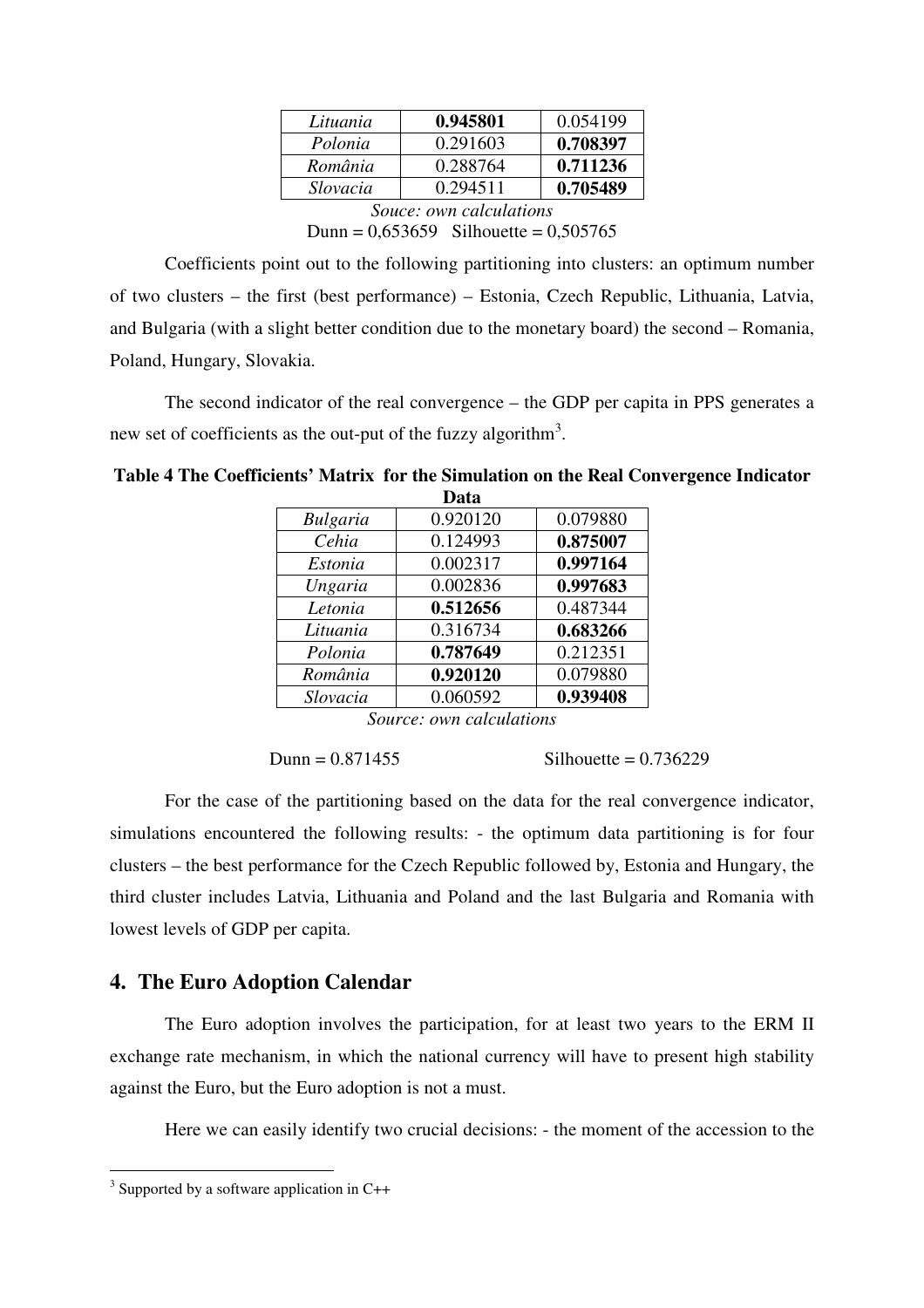ERM II and the duration of the participation to this mechanism.

In respect of this matter, the recommendations of the European Commission and of the European Central Bank are for the entry to the ERM II to be made after the accession to the EU, which Romania has already done, and for the duration of the membership not to exceed the usual two years interval. This involves a very good preparation of the actual entering in the ERM II, and the fact that the convergence criteria should be fulfilled in a sustainable manner.

Preparations for the ERM II include:

- sustainable des-inflation (consolidation of low inflation)
- development of long term capital markets and interest rates convergence
- sustainable exchange rate (relative stability of the Leu exchange rate under free convertibility around the long term equilibrium level)
- structural reforms accomplishment.

The foreseen accession to the ERM II by Romania is placed in time for 2012 in order to ensure total nominal convergence and significant progress in the real convergence. The Euro adoption moment is projected to the 2014 time horizon.

The following table presents a comparative time table for the Euro adoption by few of the latest members of the EU.

| Tabit 9. Euro Augulon Calchuan |                |                                                 |                      |
|--------------------------------|----------------|-------------------------------------------------|----------------------|
| Country                        | $\bm{E}\bm{U}$ | <b>ERM II entrance (aim)</b>                    | <b>Euro</b> adoption |
|                                | accession      |                                                 |                      |
| $C$ <i>yprus</i>               | 2004           | may 2005                                        | 2008                 |
| Malta                          | 2004           | may 2005                                        | 2008                 |
| Poland                         | 2004           | To be established                               | To be established    |
| Czech<br>Republic              | 2004           | To be established                               | $2012*$              |
| Slovakia                       | 2004           | November 2005                                   | 2009                 |
| Hungary                        | 2004           | To be established                               | $2011*$              |
|                                |                |                                                 |                      |
| Romania                        | 2007           | 2012                                            | 2014                 |
|                                | $\sim$         | $1 \, \text{m}$ $1 \, \text{m}$<br>$\mathbf{v}$ |                      |

**Table 5. Euro Adoption Calendar** 

*Source: National Bank of Romania*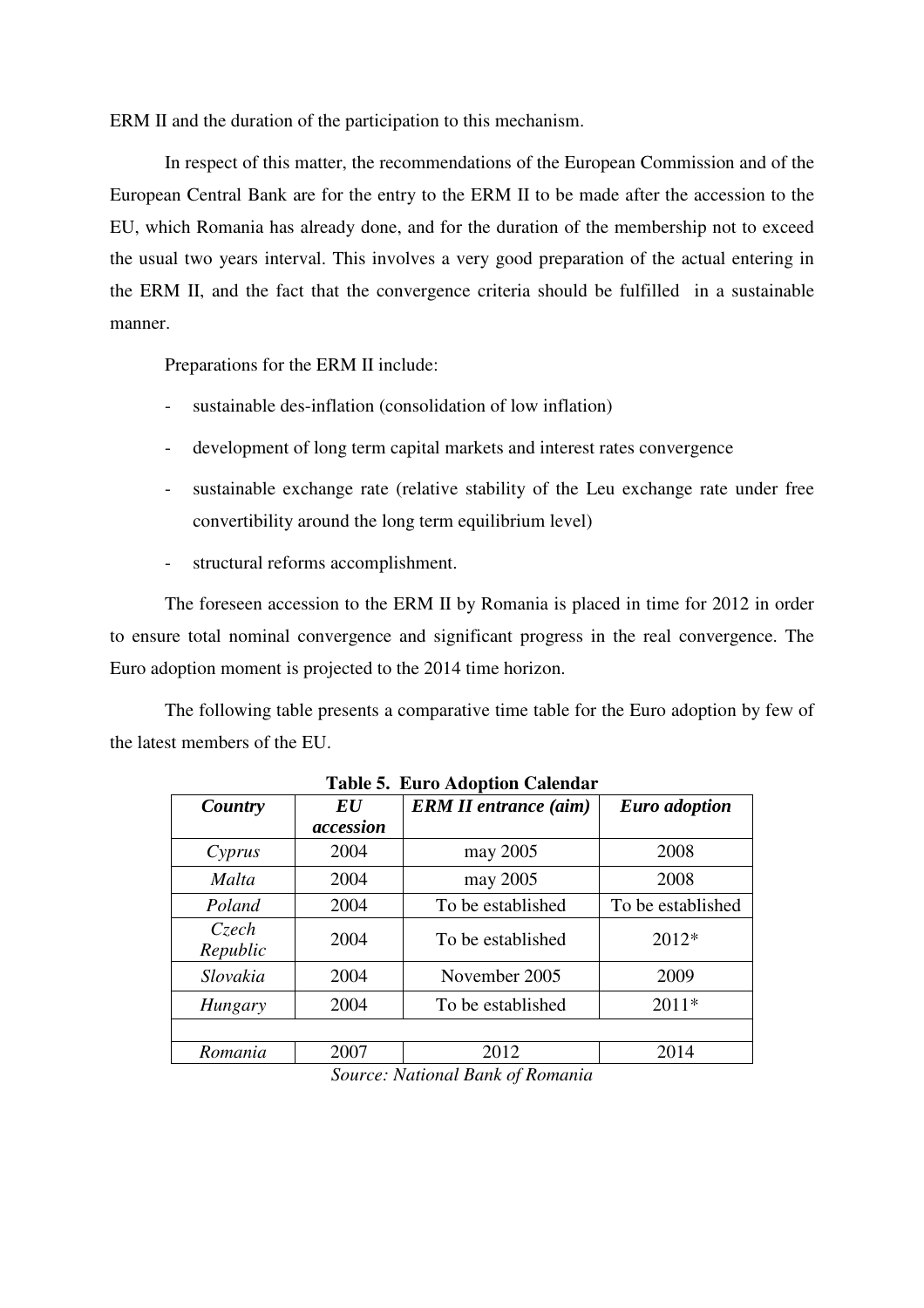## **5. Conclusions**

Based on the macroeconomic data presented, and on the simulation made, the conclusions offered by this study may be resumed to the fact that Romania has made progress. But that is not all, apart from the progress in the macroeconomic indicators, and from the serious engagement to structural reforms, the economic status and position must not be treated in an isolated manner. That is why the present study leaves from the general macroeconomic situation and makes a comparative analysis for the Romanian case amongst the other candidates to the accession to the Euro-zone. This accession, will probably consist, as recent timetables show in certain "enlargement waves", and thus the absolute economic performance is not enough, we need to also consider the relative one. From this point of view, Romania still has a rather insufficient performance and position compared to the other candidates. Even if the nominal convergence shows real improvement, Romania is still in the less performing cluster, and the real convergence indicator still shows important delays in catching up with the Euro-zone GDP per capita.

## **References**

- [1] **ARTIS**, M.J., Zang, W., International Business Cycle and the ERM: is there a European Business Cycle?, 1995, CEPR discussion paper, no 1191
- [2] **BARR**, D., F. Breedon and D. Miles, 2003. Life on the Outside: Conditions and Prospects Outside Euroland, Economic Policy, October
- [3] **BIACINO** L. and Simonelli M. R., "The internal rate of return of fuzzy cash-flow", Rivista di Matematica per le Scienze Economiche e Sociali, 2 (1991)
- [4] **BOREIKO**, D., EMU and Accession Countries: Fuzzy Cluster Analysis of Membership, Central Bank of Chile Working Papers, no.189, 2002, p.4
- [5] **BUCKLEY** J. J., The fuzzy mathematics of finance, Fuzzy Sets and Systems, v.21 n.3, p.257-273, March 1, 1987
- [6] **BUCKLEY** James J., Solving fuzzy equations in economics and finance, Fuzzy Sets and Systems, v.48 n.3,
- [7] **BUN**, M. and F. Klaassen, 2002. Has the Euro Increased Trade? Tinbergen Institute Discussion Paper.
- [8] **CALZI** M. L., Towards a general setting for the fuzzy mathematics of finance, Fuzzy Sets and Systems, v.35 n.3
- [9] **DE GRAUWE**, P., 1988. Exchange Rate Variability and the Slowdown în Growth of